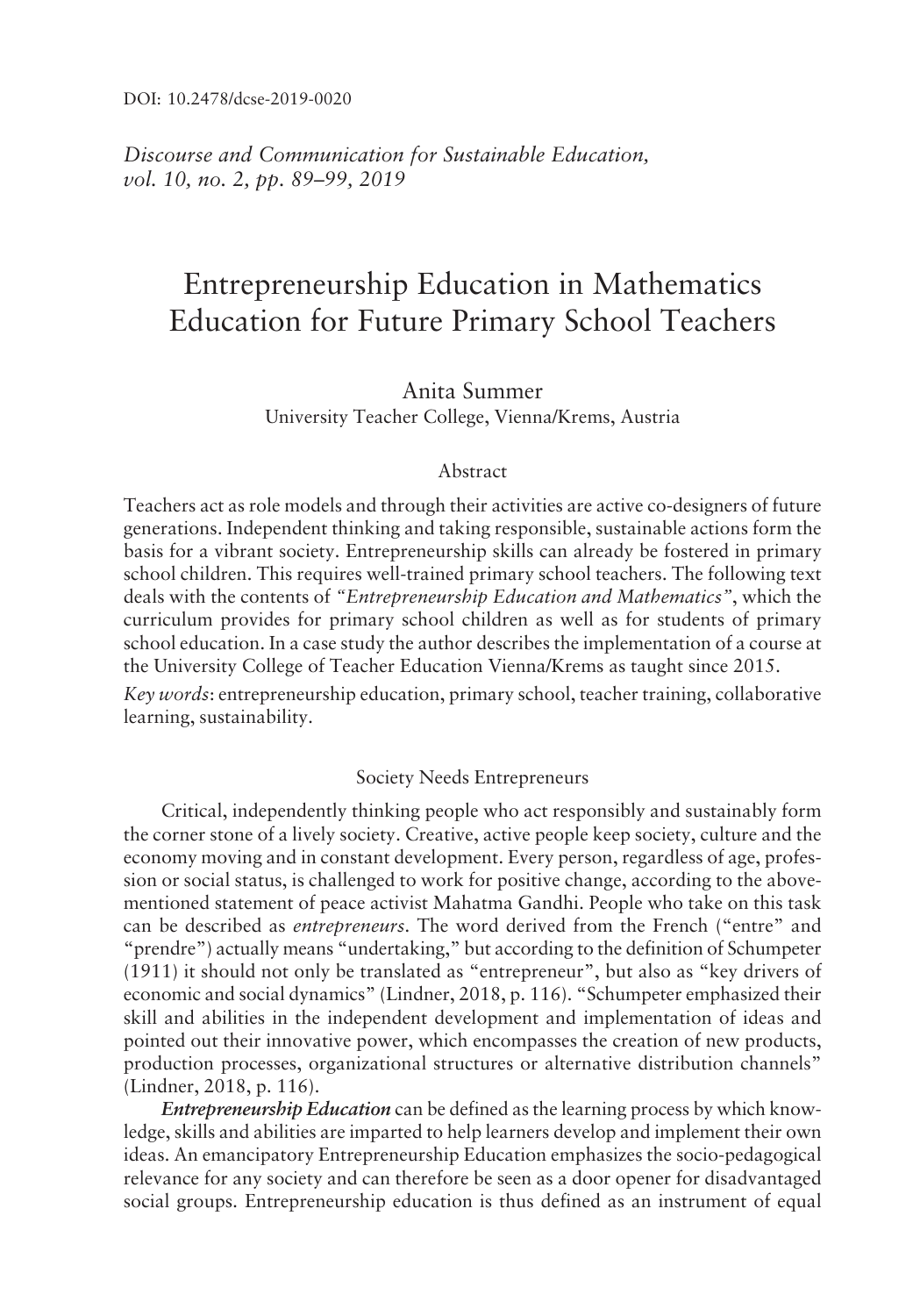opportunity, as stakeholders learn how to participate in society (Lindner & Hueber, 2017, p. 238). *Economic education* can be described as the endowment of individuals with the knowledge, skills, abilities, willingness and attitudes to cope with life situations shaped by economy. (May, 2010) *Financial (general) education* is an aspect of economic education and is regarded as the basis for an active participation in society. Financial education is therefore closely linked to entrepreneurship education. (Lindner & Hueber, 2017, p. 237) According to Reifner (2017), financial literacy must enable consumers to ìacknowledge their own needs and resources, relate them to the possibilities of satisfying them through market-based financial services, and create understanding in people so that they use their rights, market power and political influence so that financial services are of benefit for themî (Reifner, 2017, p. 129). Hedtke (2018, p. 17) takes a critical view of the term *"education"* in relation to "financial education": "He emphasizes that many definitions of financial education represent the concept of education in an extremely narrow way by focusing exclusively on the process of developing financial competence. ìHere we find a remarkably modest concept of education that sees education as a process that has reached its goal by achieving a certain level of competence and then comes to a standstill until a new situation calls for new competences. This approach turns the traditional understanding of education upside down; it downgrades education to a means of competenceî (Hedtke, 2018, p. 17) In this article, the concept of financial education emphasizes "reflection" as a central element of personal (financial) education and also considers practice-oriented competences as essential, according to the definition by Reifner.

#### **Teachers as Role Models and Co-Creators of Society**

Teachers are thus given an important task, because the roots of entrepreneurial thinking are already laid in childhood and decisively influenced by educational and upbringing processes. Teachers act as role models and through their activities become active co-designers of future generations. They have a significant impact on the ethical, environmental, economic and social mindsets of primary school children, so any teaching, especially in the area of financial education, must be perceived with the utmost sensitivity and responsibility. Teachers must therefore first reflect on their own self-image concerning the subject of money. This includes questions that relate to personal circumstances, such as: "What does money do to me? How do I want, how should I and how must I deal with money? [...] How does money affect my own life? [...] What does money mean for my relationships with others? How does money shape our life in society?" (Hedtke, 2018, p. 17).

Fridrich (2017, p. 216) interviewed teachers in teacher training courses how they assess the importance of economic education concerning the areas of learning and experiencing economics in primary schools. He comes to the conclusion that school-based economic education is of particular importance "because problematic economic perspectives and patterns of action originating from different family backgrounds as well as commercial interests of entrepreneurs can be reflected and compensated". "This is where the need for a readjustment in the initial and continuing training of teachers becomes obvious" (Fridrich, 2017, p. 216). Weber also regards financial education at schools as highly relevant, as children move between the roles of being active consumers, influencers when making purchasing decisions and vulnerable consumers" (Weber, 2017, p. 209).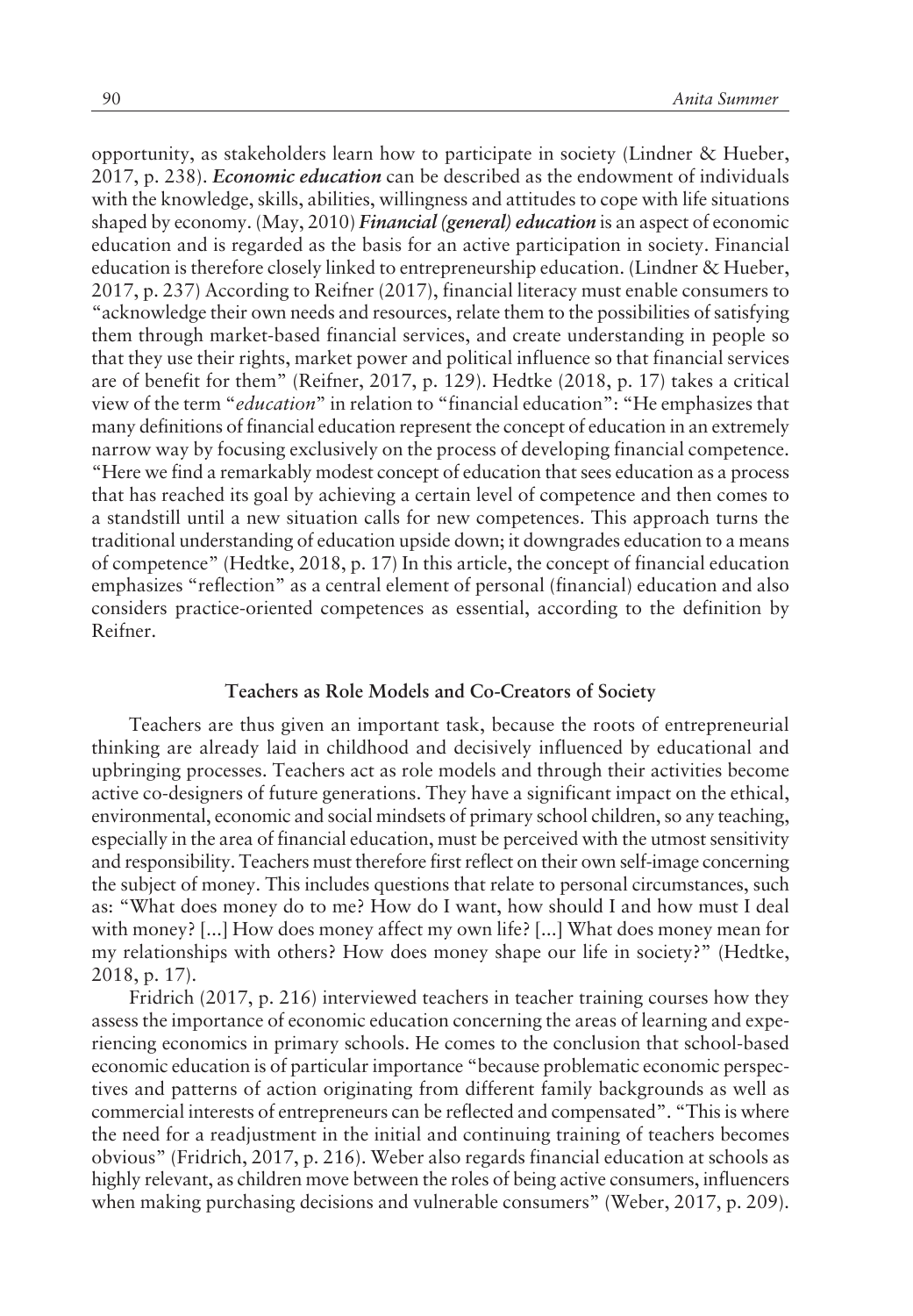The topics of *ìEntrepreneurship education and mathematicsî,* which the curriculum provides for primary school children as well as for students of primary education, are dealt with below. This includes how students acquire the necessary teaching competences and how they implement them in the school practice accompanying their studies.

## **Curricular and Content Anchoring**

Equipping young people with the knowledge and skills necessary for life and their future profession is one of the central tasks of the Austrian school system. The development of judging independently and the ability to participate in the economic and cultural life of Austria, Europe and the world are also essential educational goals. In order to fulfil this mission, schools must enable young people, among other things, to fulfil their roles as economic citizens, as gainfully employed persons and as consumers in a "competent and morally responsible" manner  $(BMBF, 2015, p. 1)$ . The Austrian curriculum takes the demand for early financial education and the acquisition of financial competencies of primary school children into account, especially in the subjects of *social studies* and *mathematics,* as well as in the overall teaching principles. The teaching principle of ìeconomic education (including education about savings and consumer education)î is intended to give pupils an understanding of the multifaceted competencies required not linked to a specific subject but in a cross-curricular approach. The teaching principle of economic education represents one of the twelve teaching principles which are to be implemented in everyday school life by means of a reasonable coordination of the subjects taught, making use of cross-connections, as well as the "use of suitable additional teaching materials and, if necessary, the occasional use of external experts" (BMUKK, 2009, p. 24).

#### **ìBasic Decreeî on the Principle of Economic and Consumer Education**

The principles and guidelines for economic and consumer education are valid for "all school levels of all school types" (BMBF, 2015, p. 6). Particular emphasis will be placed on consumer education to safeguard the personal interests of all people participating in economic life. However, economic skills should not only serve the role of consumers, but also contribute to the employability of people (BMBF, 2015, p. 1). Economic action has social and ecological consequences and side effects. At the same time it aims at reducing environmental pollution and promoting sustainable consumption habits. "Economic education ultimately affects the whole person, it is work on one's own identity" (BMBF, 2015, p. 1). The guidelines do not only aim at fostering individually useful competences, but rather aim at educating critically reflective and sustainabilityoriented consumers, economic citizens and business citizens. Furthermore, "The Basic Decree" points out that a number of developments make the consistent and widespread implementation of this teaching principle increasingly important: "the supply of products and services is greater than ever, the degree to which young people are influenced by peer groups and the media is very high at the same time; markets are increasingly liberalized and deregulated; almost all areas of human life are now commercialized, empirical studies provide indications of deficits in the basic economic education of the population; orientation in an economy characterized by globalization and enormously accelerated technological change is becoming increasingly difficult; insight into the importance of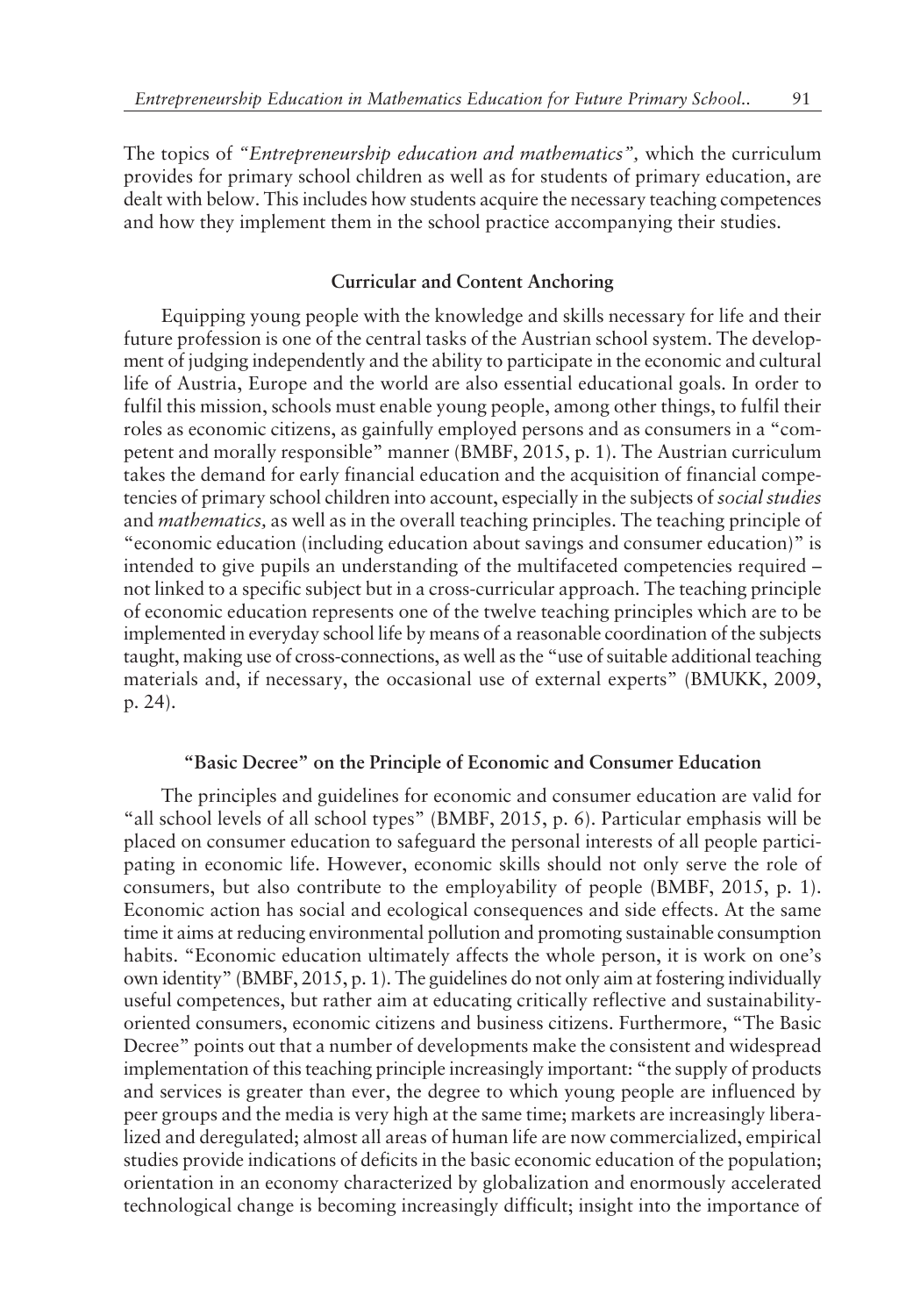sustainable economic activities is growing without resulting in sufficient consequences on an individual and political level" (BMBF, 2015, p. 2). In order to achieve the goal of ìmaking people able to find orientation and action competence to act in everyday life situations in a world characterized by economy" (BMBF, 2015, p. 3), the guidelines list a number of competences that are required. For work in primary school, i.e. for the age group of six- to ten-year-old children, some of these competences appear to be particularly relevant.

The pupils

- reflect the influence of media and advertising and put them into perspective [...]
- consider the consequences of their own consumer and economic behavior [...].
- are able to manage their own finances, to make decisions in accordance with their own economic circumstances [...] equipped with sufficient mathematical basic competences,
- ó a range of subjects in the primary school curriculum provides opportunities to reach these competencies:

## **Primary School Curriculum**

In the curriculum of primary schools, *social science* in the first and second school years includes "Business Experience and Learning" and requires students to gain a "first understanding of supply and meeting demands" and to acquire "basic knowledge of work and earnings" (BMUKK, 2009, p. 151). In the third grade, the contents of the first two years are broadened and "economic interrelationships are understood". In the fourth grade "knowledge about economic forms, about work, occupation and recreation" are added. Pupils learn to understand "connections and their significance for shaping their present and future lives" (BMUKK, 2009, p. 162). In *mathematics*, "money" appears in the curriculum area of "mathematical quantities", but on a rather modest scale. As with all quantities, the formation of terms should first take place in an action-based way. "Developing model concepts of money are to be based on the value of objects from children's lives"(BMUKK, 2009, p. 227) Amounts of money can be shown for example as 5 Euro and 20 Cent/5  $\epsilon$  20c as well as 5,20 $\epsilon$ . This is an exception in primary education, as generally there is no provision for using decimal numbers in primary school. Calculations should be limited to simple and meaningful contexts (BMUKK, 2009, p. 226f).

## Necessary Knowledge about the "Concept" of Money in Primary School

Even school beginners have previous knowledge of the concept of money. Money, however, is not a measured variable compared to other variables dealt with in primary school. It is not a physical value. Its value is not stable like, for instance, with linear dimensions. As a *counting parameter,* it is characterised by a number of special features that have to be taken into account in the classroom:

Units of our currency are Euro and Cent, other terms as used in measuring length (km-m-dm-cm), are not used. There is no further differentiation of monetary units. One cent is the smallest unit. Coins and notes represent monetary units, possibly also in other currencies.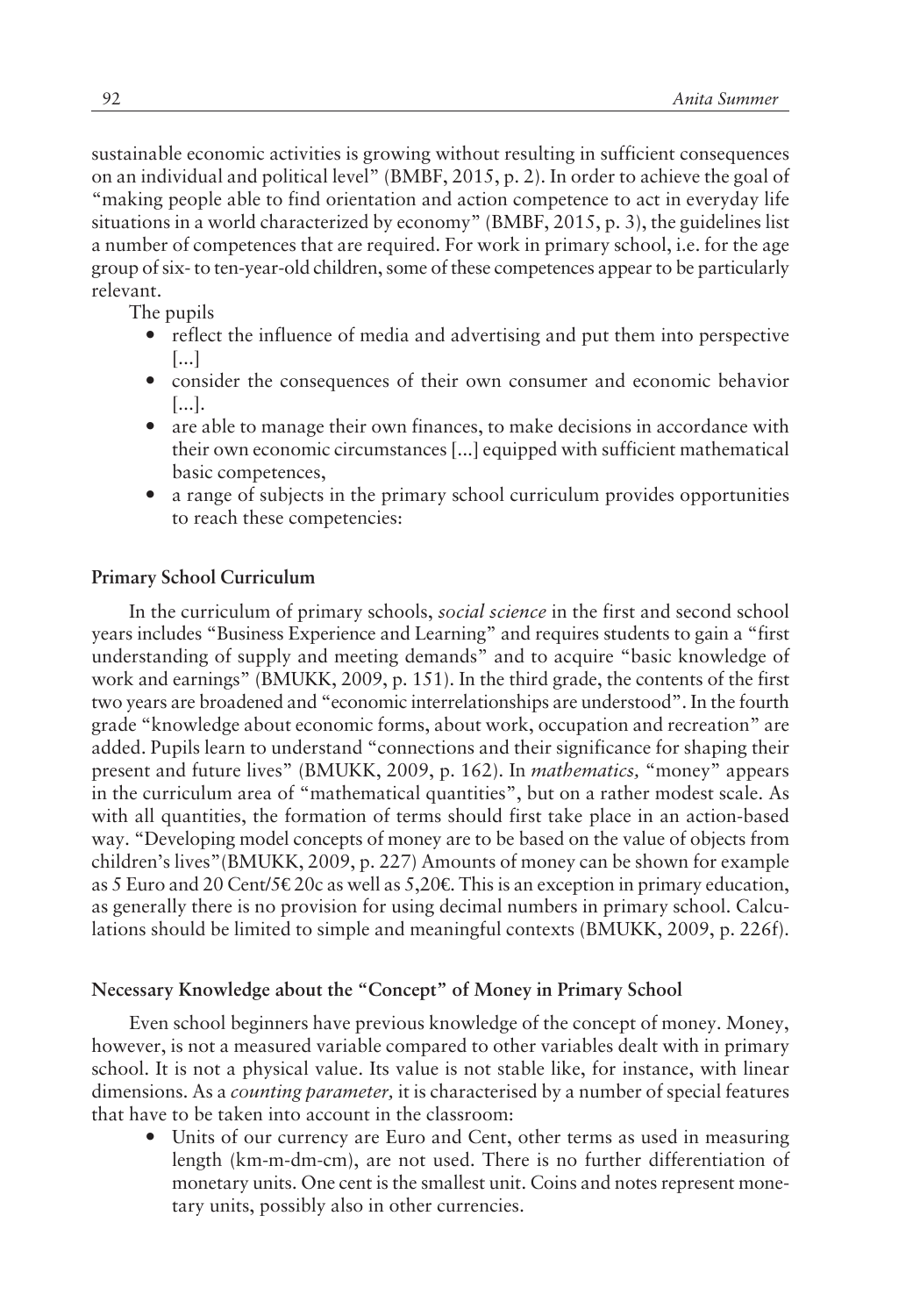- For a direct comparison of two amounts of money, a 1:1 comparison counting is necessary.
- ó Money is not a physical value as it requires a different concept of measuring. Its value is not stable like for instance with linear measures. When working with linear measures you can see at a glance that something is longer or shorter. This is not so easy with a pile of coins. You may have to convert the coins in order to establish the monetary value of a pile of coins.
- ó Money has no distinct decadic structure (one, tens, hundreds, thousands...). Apart from one euro coins, ten euro notes and one hundred euro notes, there are also five, twenty, fifty euro notes and so on. Money as a "calculating toolî should therefore only be used in a meaningful setting (Franke/Ruwisch,  $2013$ , p. 231). Franke and Ruwisch regard money as "a useful structured and didactic tool for the representation of calculation paths". The author, however, warns against the use of money as "computing material" to represent computing paths, since the unclear decadic structure can be confused by the presence of extra units.
- In math text problems, however, using money makes sense to relate to our way of life and thus represent a means of coping with everyday life. In the first and second school years, fictitious game situations (e.g. a shop working with cent amounts only) are suitable for not immediately confronting the children with mixed amounts of money (euros and cents).
- The concept of "monetary value" is closely linked to the history of money as a medium of exchange and emphasises its economic function. E.g. children attribute more value to an old cuddly toy than to a new more expensive toy. Schoolchildren develop a feeling for what one can buy for a certain amount of money.
- Money has no standardized value; its monetary value is unstable. Prices vary, for example, according to season, demand or package sizes. It is therefore not possible to measure the price of a product objectively. This distinguishes the concept of money from physical quantities.
- The price of a product is experienced differently by different people, a product can seem cheap to one person, and someone else finds it very expensive (Grassmann, 2017, p. 246; Franke & Ruwisch, 2013, p. 231; Summer, 2017, p. 255).

## **Course on Financial Education: Heterogeneity-Sensitive Mathematics Teaching**

**A course of primary school pedagogy** at the University Teacher College Vienna/ Krems takes eight semesters ("Bachelor") or ten semesters ("Master"). In order to make students competent in the field of financial education, they acquire the necessary knowledge in this subject area and can apply and implement it immediately in their weekly school practice accompanying their studies.

In the third semester, the course "Heterogeneity-sensitive Mathematics Teaching" is offered in module prim $3-05$  ("Teaching Diversity and Individuality in Mathematics and Science"). Among other topics, the focus is put on "applied mathematics based on the national educational standardsî. *Working with quantities*, data and their representation, *factual tasks*, the modelling cycle and functional thinking are also dealt with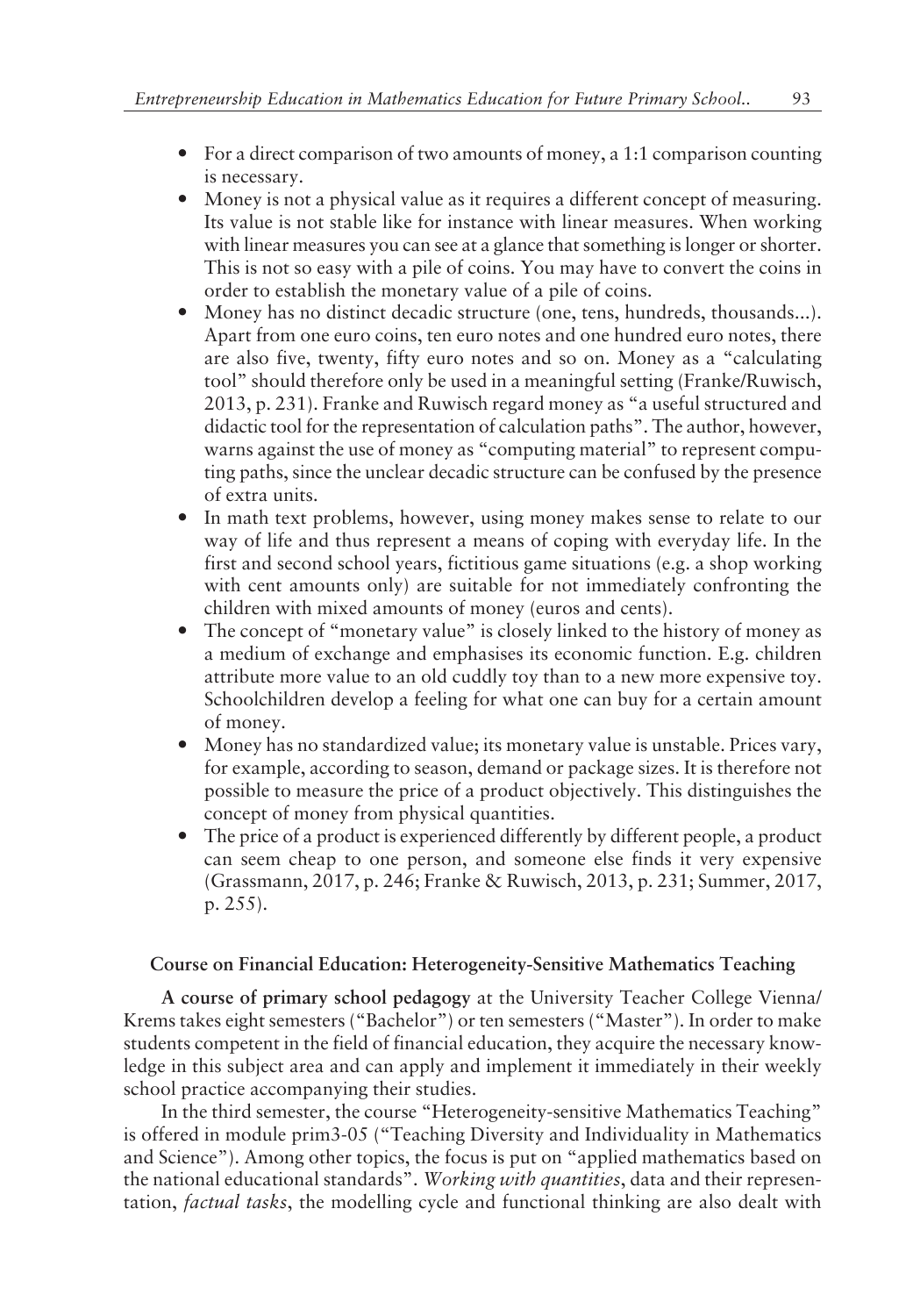(KPH, 2019, p. 134). In their studies of mathematics this course provides students with an advanced input of financial education together with a situation-specific treatment of the topic. Due to the intensive study of this subject area, an increasing number of students write their bachelor theses in the field of financial education. In dealing with the subject of "mathematical quantities" students discuss the significance of money both with regard to a mathematical-computational approach and with regard to the teaching principle of economic education (including savings education and consumer education).

#### **Implementation of the Course**

**1. Input by the lecturer, self-reflection.** After the content input (see above) on the value of money students are motivated to take on a self-reflective task. Questions like ìWhat does money do to me? How will, should or must I deal with money? What does money mean for my relationships with others? How does money shape social relations?" are first answered individually, and then discussed in groups. The results mostly revolve around the topics "postponing needs", "When is making debts justified?" Donations and charitable activities?" The students soon become aware of their being role models as teachers: "How credible am I when I talk about sustainability, but buy a new mobile phone, a car every year?"

A presentation of possible subject areas related to financial education with additional research inputs followed the discussion. Students worked in small groups of two to four people. As many different areas as possible were dealt with, but always with reference to mathematics. Having clarified special subject areas, the groups worked independently over a period of about eight weeks outside the course on the deepening of their knowledge, their preparation and implementation in the practical setting of a classroom<sup>5</sup>. The content chosen by the students was tested immediately with the children and the feedback given by the children as well as an evaluation of the teaching unit(s) were included in the final presentation. In the following weeks, other areas of mathematical quantities suitable for primary school classrooms were discussed in this course. Additionally students had the opportunity to receive coaching or reviewing on their topic after each course.

**2. Presentation by the students in a "Market of Possibilities 2".** Approximately eight weeks after the first input, the subject areas were presented by the students in a ìMarket of Possibilitiesî. The projects performed by the students were very different, some of them are presented here as examples:

ó *Class shop*

Two students used a class shop in their weekly school practice in a first grade. In a familiar "toy shop" situation, toys were purchased at unrealistic prices with play money, for example a doll at a price of five euros. These tasks are also often found as "shop window tasks" in textbooks. However, the situation does not correspond to real life: the value of the goods does not correspond to reality; prices without decimal places are unusual. Goods are paid for with play money.

At the class shop (see Summer, 2017, p. 256), the children were able to experience a realistic shopping situation with *real* money. Small snacks such as banana chips, butter biscuits, peanuts or jelly beans were sold. Accordingly, prices were only in the cent range, for example a biscuit cost three cents, a jelly bean two cents or a peanut one cent. Parents were requested to give their children cent coins of small denomination. It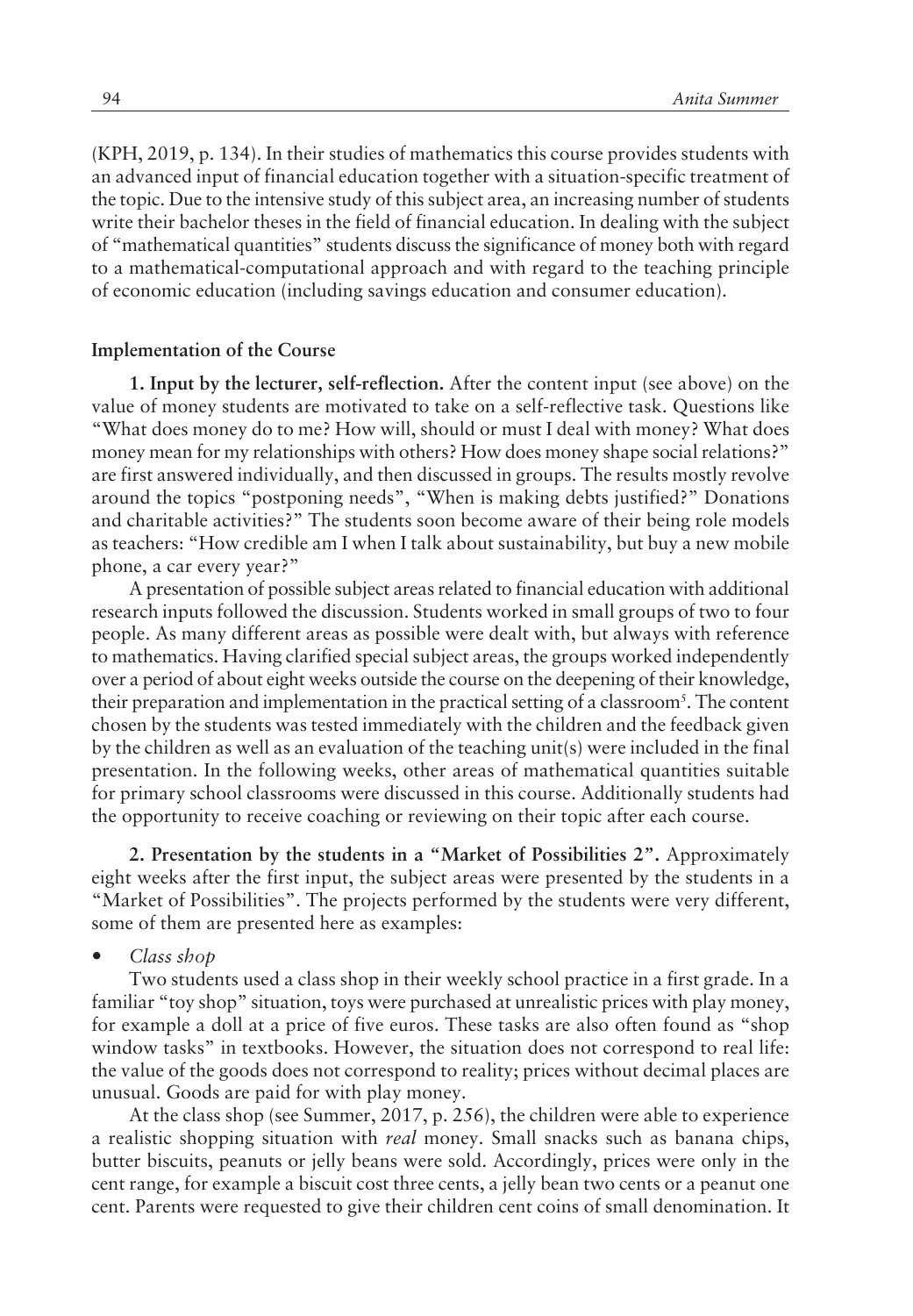makes sense to agree on a "maximum purchase amount" (see Hölzel, 2011, p. 7f). In this specific case, the students initiated the class shop and the children were then allowed to shop for a maximum of seven cents a day for one week – until the students had their next practice. The children learned how to plan their purchases sensibly, how to make the money last and, if necessary, how to check the change. This real situation offered a range of ideas for topic-related tasks, which the students worked on with the children in the following week.

## ó *Videos for classroom use*

A group of students made themselves familiar with video material which could be a useful addition to financial education in primary school. The "Sparefroh/Happy Saver TV" series is highly recommended. It was developed in cooperation with the Austrian Federal Ministry of Education, Science and Research, the "Initiative for Teaching Entrepreneurship (ifte)" and the "Competence Centre for Value-Based Business Didactics" of the KPH. The students used the short video "The Value of Things – Why Do Some Things Cost More Than Others", which lasted less than three minutes (Sparefroh TV, 2015) as an introductory sequence to a teaching unit on the topics of material and immaterial values as well as sustainability. The children gave very positive feedback. According to the students, the contents were very easy for the children to understand and provided the basis for a successful discussion in the third grade. Then the students played the quiz "Kosten & Bekommen" (Costs & Getting) (teaching materials for Sparefroh TV, p. 46f) with the help of a presentation on a projector, after presenting the television program 1, 2 or 3. Questions about the different immaterial and material values of things had to be answered, for example: What's most valuable to you?:

- 1. the first scoop of ice cream you want to buy in spring,
- 2. the  $55<sup>th</sup>$  scoop of ice cream that day,
- 3. the  $10^{th}$  scoop of ice cream you're eating that day.

The game led to an enormous increase in the children's learning of immaterial and material values, but also to discussions about different values.

ó *Role play to illustrate the development of money from trade by barter to paper money*

In a fourth grade classroom three students acted out the "History of Money" using short role plays wearing authentic robes. They first showed the beginnings of bartering (meat was exchanged for rare spices) and the development of banknotes. When they lifted a sack of coins they understood how heavy and unpractical it was to carry coins around and therefore paper money was eventually invented. In the course of the lesson, the children considered which of the items they brought with them could be exchanged "under fair conditions". A profound discussion developed as the children realized that a bottle of water, for example, did not have much material value but could have a lifesaving effect in the desert. At the end of the lesson, the children considered which three items they would take to a desert island. The mobile phone was ranked first with most children.

## Ecological Footprint – Comparison of Cheap and Organic Products

Two students compared the prices of goods in a "shopping basket" (for example, one kilogram of bread, one kilogram of apples, one liter of milk, one bar of chocolate, ...)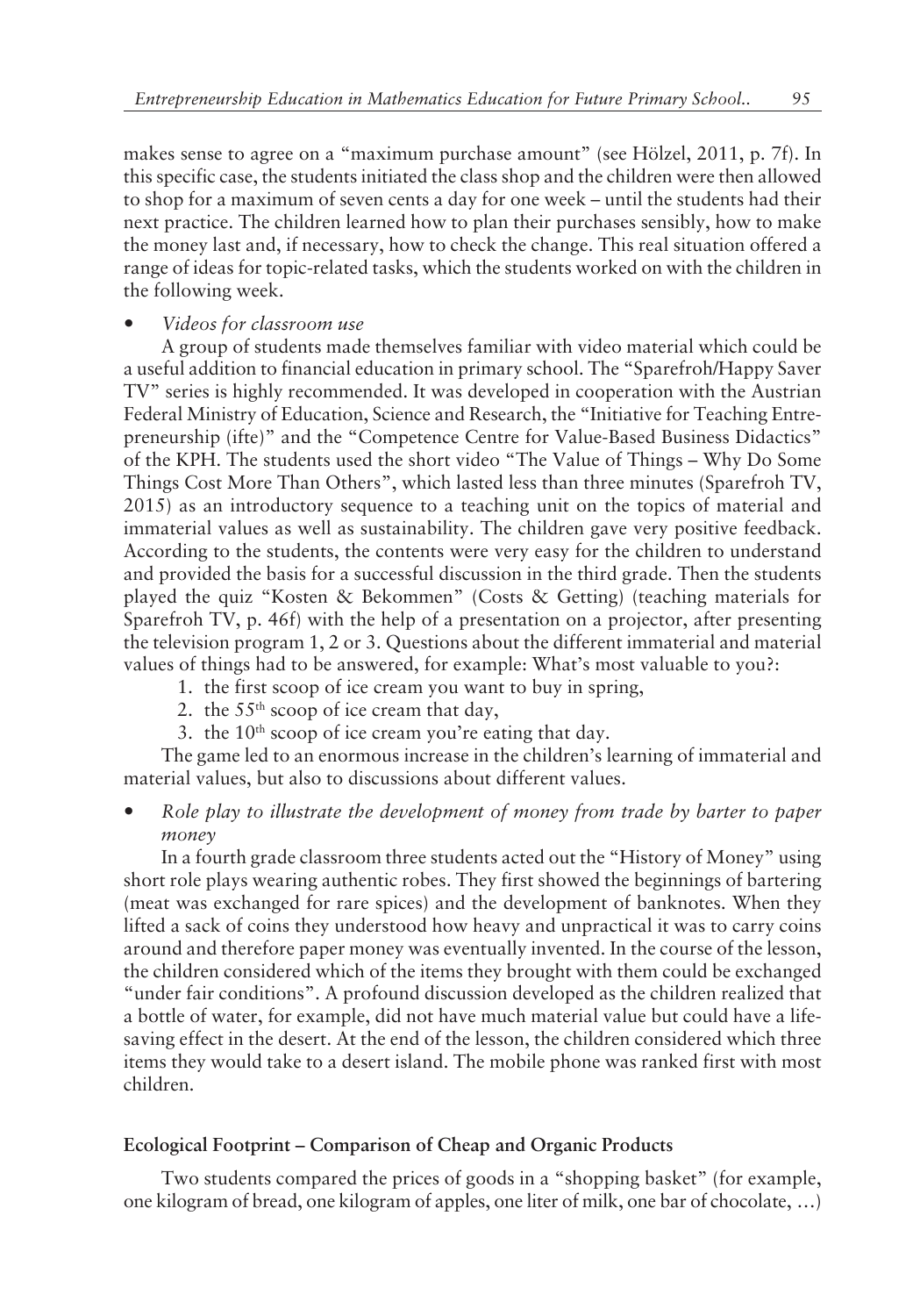that had been agreed upon with the children beforehand – starting from a lesson on the subject of "Plastic in the Oceans". During an excursion the cheapest possible foodstuffs were looked for at a supermarket, photographed and the prices noted down. The same categories of food were bought in an organic grocery shop avoiding plastic wrapping. In the subsequent mathematics lesson, the two totals were determined and discussed under various aspects (sustainability, food appearance, health, affordability...).

## **Sham Packs, Giant-Size Packs**

Three students dealt with the topic of sham packs and giant-size packs. They brought various boxes of cornflakes to a third grade class and had the children mark the estimated contents of the goods on the box. It turned out that some boxes were only half full. Then different goods (e.g. pasta, shower gel) with the same content but different packaging were examined. The "research results" astonished the children very much and they came to the conclusion that it was essential to pay attention to the filling quantity indicated on the product. Finally, the unit price of different giant-size packages (e.g. waffles) was calculated and compared. This was followed by a lively discussion whether buying giant-size packs was necessary or reasonable.

#### Youth Start – Challenge "Developing a Sense of Price and Value"

Two students dealt with the offer of "You Start Entrepreneurial Challenges" (Youthstart, 2018) and implemented the challenge "My Personal Challenge - developing a sense of price and value" in a fourth grade classroom. The children learned how to assess the prices of products and services and to find out information about these prices. The value of products and services was also reflected and compared by classmates. The children were enthusiastic about the discussion and the increase in learning was great. More detailed information on the Youth Start program can be found in issue (Bisanz et al., 2019).

| Offer 1:<br>MyPhoni<br>for only $\in$ 0,-<br>Monthly<br>$\epsilon$ 49.-<br>"24 months commitment" (you have<br>to pay for at least 24 months) | Offer 2:<br>myPhoni<br>monthly | only $\epsilon$ 608,-<br>$19. -$ |
|-----------------------------------------------------------------------------------------------------------------------------------------------|--------------------------------|----------------------------------|
|-----------------------------------------------------------------------------------------------------------------------------------------------|--------------------------------|----------------------------------|

*Figure 1.* Text task mobile phone costs (Benischek et al., 2017, p. 24)

ó *Tasks related to mobile phones*

Students took the fact that many children would get their own first mobile phone after primary school as an opportunity to work on tasks related to mobile phone offers. This corresponds to the curricular demand for relevance. "The child's environment pro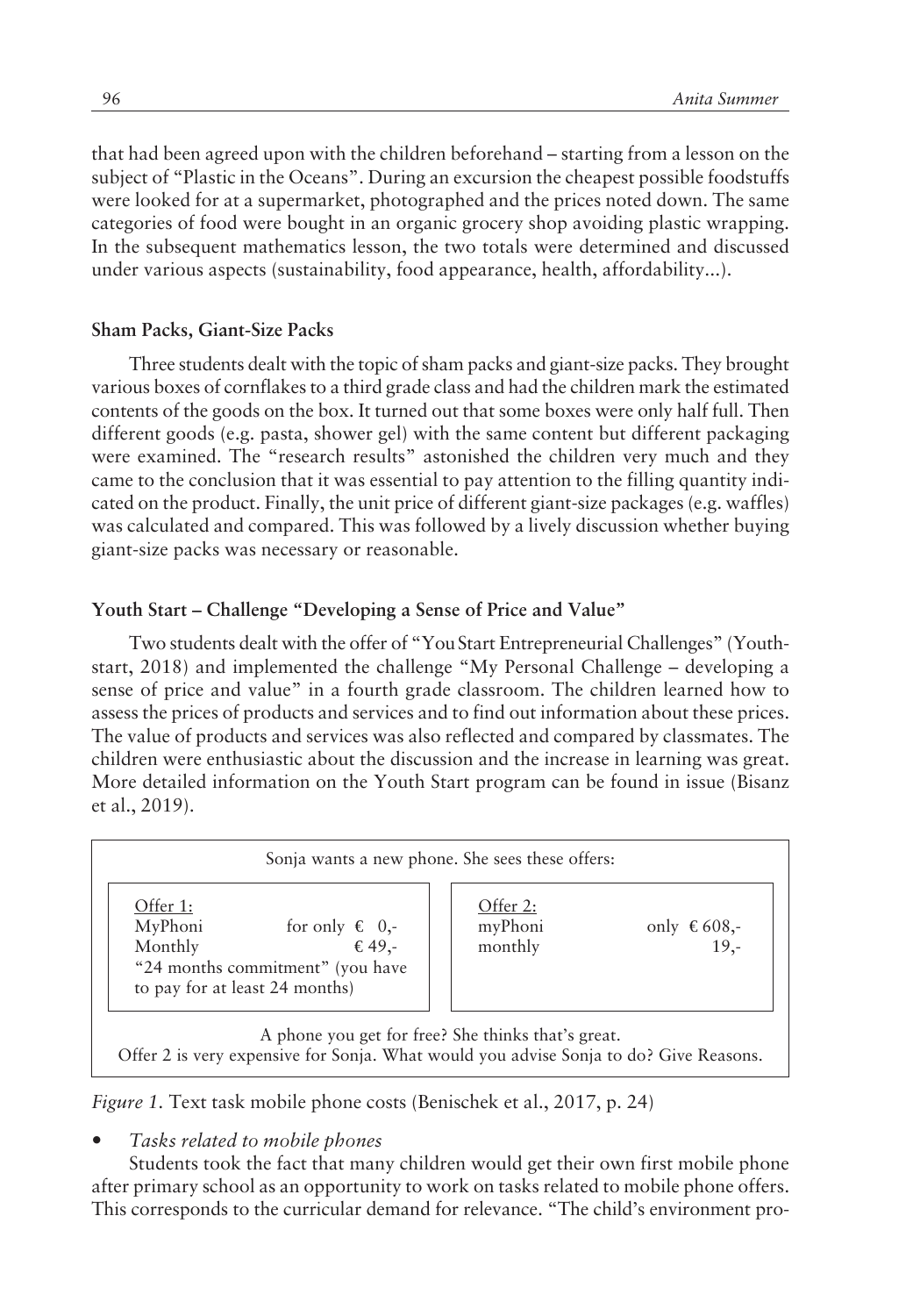vides the appropriate settingî (BMUKK, 2009, p. 227). The following task was presented to the children and they worked out solutions in small groups.

In the following discussion, the topics of mobile phone usage, required data volume and additional services such as free text messages were discussed. Finally, the children presented their calculations with regard to the task. The children decided from which period of time the second offer would be cheaper. They calculated the annual, monthly and daily mobile phone costs based on an assumed operating life of two years.

*Financial planning – Billing a Project Week* 

One student used the mathematics lesson in a fourth grade to jointly bill the project week that had already taken place. All bills for bus trips, admissions, tips and concert tickets were added and finally divided by the number of children. The costs were recalculated against the contributions already made. The children were highly motivated by this real life context and their personal involvement in the task.

## ó *Displaying Money Amounts Differently*

Starting with a lesson on the history of money and the development of the security features of coins and banknotes, two students prepared "quizzes" about the different ways of representing amounts of money in a third grade classroom. They started with a revision: The children had to be able to determine amounts of money (i.e. to determine the amount of a given collection of coins and notes), but also to display amounts of money in different ways and be able to change sums of money. At the same time, the question of the value of notes and coins as well as the distinction between their number and value were addressed: It does not depend on the number of coins or the size of a coin, but on their value. Finally, questions such as "How can you represent this amount with as many as possible/as few as possible/exactly seven coins or notes," were solved in an action-oriented way using play money. Finally, the findings were entered into a table. It became evident that the children were obviously used to dealing with money and that there were hardly any problems in answering the questions.

## ó *Estimate, compare and judge prices*

Children develop clear concepts regarding the standard units of euro and cent. To this end, three college students brought various goods worth up to one hundred euros into the classroom (second year primary school). First of all, children arranged these items from the cheapest to the most expensive product. Each child first thought about their personal ranking, then the children solved the task together. They understood that it was useful to indicate price intervals (less than one euro, one to three euros, three to five euros ...) for the items. It turned out that the children were able to assess the products chosen from their sphere of life well, especially in the lower price segment. In the course of the teaching unit the Youthstart (2018) worksheet 3 "Checking prices" was used. The children evaluated statements, e.g. "a hair dryer costs 150 euros" and discussed the origin of prices.

#### **Conclusion**

Financial education is at the heart of public interest and is perceived as an urgent desideratum. At the center of primary school education (for children from six to ten years of age) many competences can realistically only be touched upon for the time being: This can be the children's ability to reflect on their own needs, to develop the ability to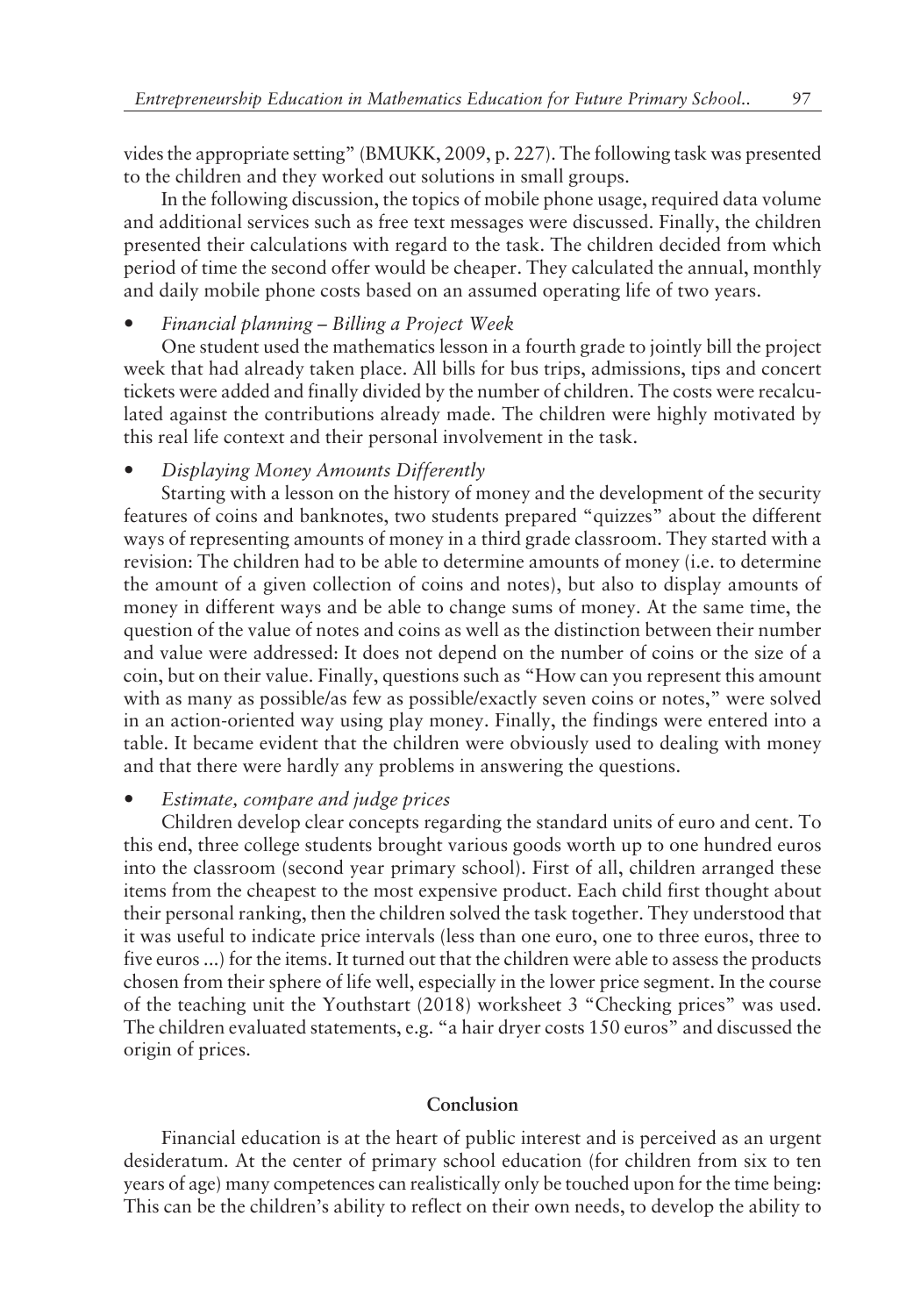judge the influence of advertising, to get information about the possibilities of saving money, the emergence of money and the money cycle, to acquire an ability to judge ecological and social consequences and of course the mathematical possibilities of handling money as well as a critical examination of the topic.

By participating in the course described, students deepen their knowledge and analyse their attitudes towards money and financial education. They test and evaluate a teaching sequence on this topic. They are aware that it is not their mission to teach and influence, but to encourage children to acquire self-determined and critical thinking competencies. The course is constantly evaluated and further developed in line with changing requirements. It is one piece of the jigsaw in Entrepreneurship Education for students at the University College of Teacher Education Vienna/Krems.

#### Notes:

 $(1)$  The "practical school studies" at our university, which accompany the studies, enable the students to spend one morning per week in a primary school, whereby they must teach at least one teaching unit themselves.

 $(2)$  Each group prepares a material or presentation-based "information stand" at which at least one group member stays and provides further explanations and clarifications to their peers. The other participants can move freely and get information at the other "stands" in the seminar room. (Compendium of Methods 2006)

#### References

- Benischek, I., Summer, A., & Zeindl-Steiner, R. (2017). *Mathematik Bildungsstandards* [Mathematics educational standards]. Wien: G & G.
- Bisanz, A., Hueber, S., Jambor, E., & Lindner, J. (2020). Social entrepreneurship education in the primary school: Empowering every child with the Youth Start Entrepreneurial challenges*. Discourse and Communication for Sustainable Education*, *10*(2), In press.
- BMBF. (2015). *Grundsatzerlass zum Unterrichtsprinzip Wirtschafts- und Verbraucherbzw. Verbraucherinnenbildung* [Basic decree on the principle of economic and consumer education]. Wien: BMBF.
- BMUKK. (2009). *Lehrplan der Volksschule* [Syllabus of the primary school]. Wien: BMUKK.
- Franke, M., & Ruwisch, S. (2013). *Didaktik des Sachrechnens in der Grundschule* [Didactics of mathematics in primary school]. Heidelberg: Spektrum.
- Fridrich, C. (2017). *Ökonomische Bildung in der Primarstufe* [Economic education at the primary level]. In Braun, H., & Beer, R. (Eds.), Erziehung und Unterricht  $(3-)$ 4). Finanzerziehung in der Grundschule [Journal for Education and Instruction (3– 4). Financial education in primary school]. (pp. 212–220). Wien: Obv.
- Grassmann, M. (2013). Die Größe "Geld(werte)" im Mathematikunterricht der Grund*schule* [The dimension "money" in elementary school mathematics lessons]. In Braun, H., & Beer, R. (Eds.), Erziehung und Unterricht  $(3-4)$ . Finanzerziehung in der Grundschule [Journal for Education and Instruction  $(3-4)$ . Financial education in primary school] (pp.  $245-253$ ). Wien: öbv.